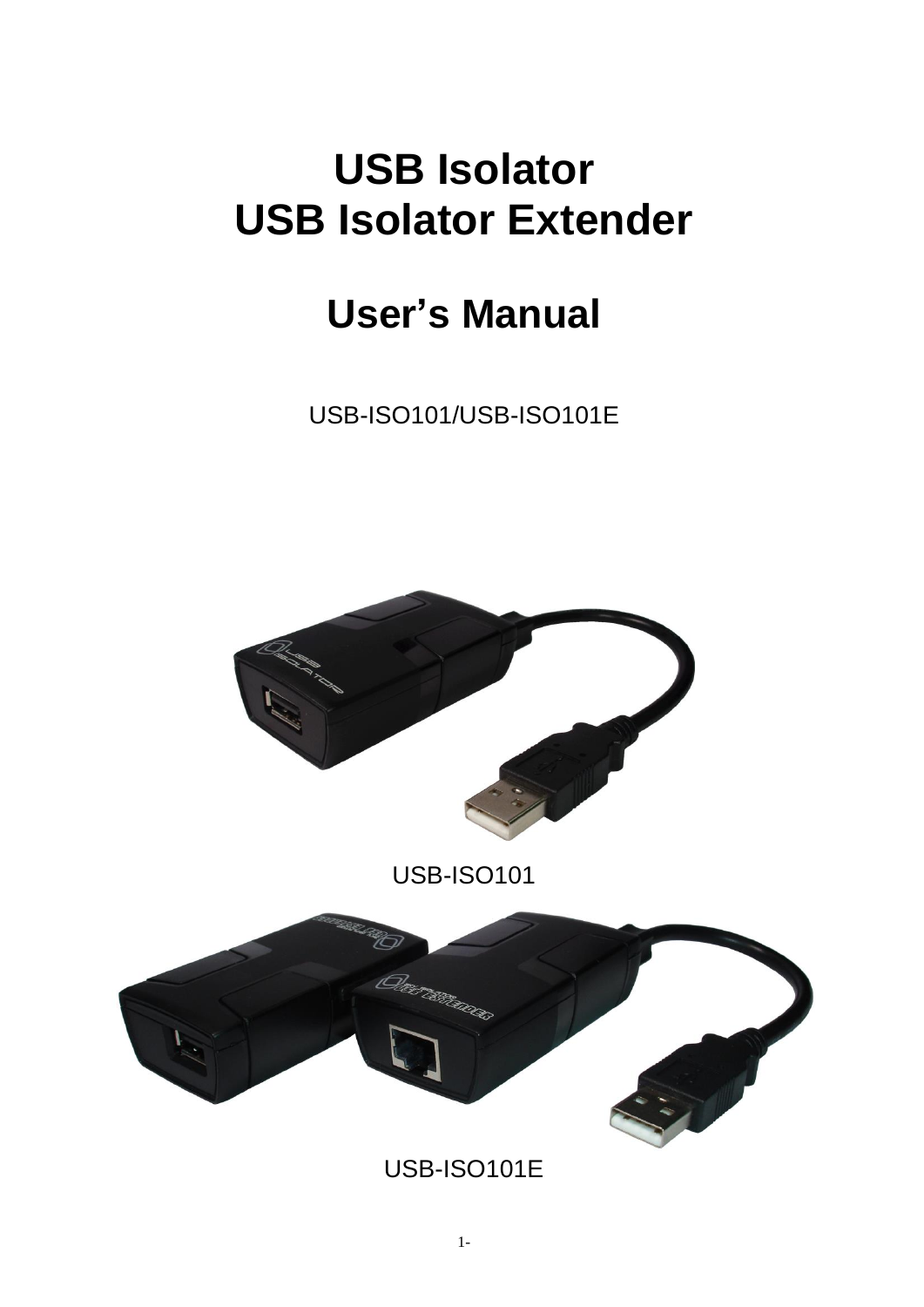# **1. Introduction**

USB Isolator protects PC or Laptop while connecting USB peripherals which is wired to high voltage. This small, industrial - grade isolator is very easy to use and provides a high-voltage barrier protection against surges, noise and ground loop errors. It is suitable for use in sensitive applications like automotive measurements.

USB isolator provides a high - voltage isolation barrier between computer and it's connected USB device. The isolation protects equipment from electrical over-voltages and transient voltage spikes, by eliminating ground loop currents flowing between the PC and USB device which can cause damage and inaccurate measurements. Additionally, isolation minimizes conducted noise from static discharge, magnetic fields and radio frequency interference.

USB isolator is USB bus powered and can provide 5V 300mA to your USB device with built-in isolated DC-DC converter. This is possible only when the isolator is connected to a high power USB host port.

The USB Isolator Extender can help remove the distance barrier between PC and USB-enabled peripheral devices which are located at a distance over 50 meters away and protect your PC or Laptop connecting USB peripherals which are wired to high voltages. It provides a high - voltage isolation barrier between your computer and it's connected USB device. The isolation protects the equipment from electrical over-voltages and transient voltage spikes. It also eliminates ground loop currents flowing between the PC and USB device which can cause damage and inaccurate measurements. Additionally, isolation minimizes conducted noise from static discharge, magnetic fields and radio frequency interference.

The receiver unit can provide 5V 200mA (or 5V 1.05A connecting with external power), supplying your USB device with built-in isolated DC to DC converter. This is possible only when the isolator is connected to a high power USB host port.

# **2. Features of USB Isolator**

- USB isolation 5000V DC between USB host and USB device
- USB 2.0 compatible, 1.5Mbps low speed and 12Mbps full speed Bi-directional communication.
- Short circuit protected for  $x$  D+ and  $x$  D- lines.
- Isolated power supply in device through a DC-to-DC converter
- Class 3A contact ESD performance per ANSI / ESD STM5.1-2007
- $\blacksquare$  High common-mode transient immunity :>25 kV/us
- Supports Windows 98SE / ME / 2000 / XP / Vista / 7 / 8 / 8.1 / 10 / 11; Mac OS 8.6 or higher; no driver installation required

### **3. Specifications of USB Isolator**

| Model No.                    |         | <b>USB-ISO101</b>               |
|------------------------------|---------|---------------------------------|
| Isolation                    | D+ & D- | 5000V DC                        |
|                              | Power   | 3000V DC                        |
| <b>Transfer Rate</b>         |         | 1.5 / 12 Mbps                   |
| Connector                    | Host    | <b>USB Type A Male</b>          |
|                              | Device  | <b>USB Type A Female</b>        |
| Cable Length                 |         | 0.15 m                          |
| <b>Operating Temperature</b> |         | $0^{\circ}$ C to $50^{\circ}$ C |
| - FD                         |         |                                 |
| <b>Downstream Power</b>      |         | Up to 300mA                     |
| Power Mode                   |         | <b>Bus powered</b>              |
| Housing                      |         | <b>Plastic</b>                  |
| Dimension (LxWxH)            |         | 66 x 39 x 20 mm                 |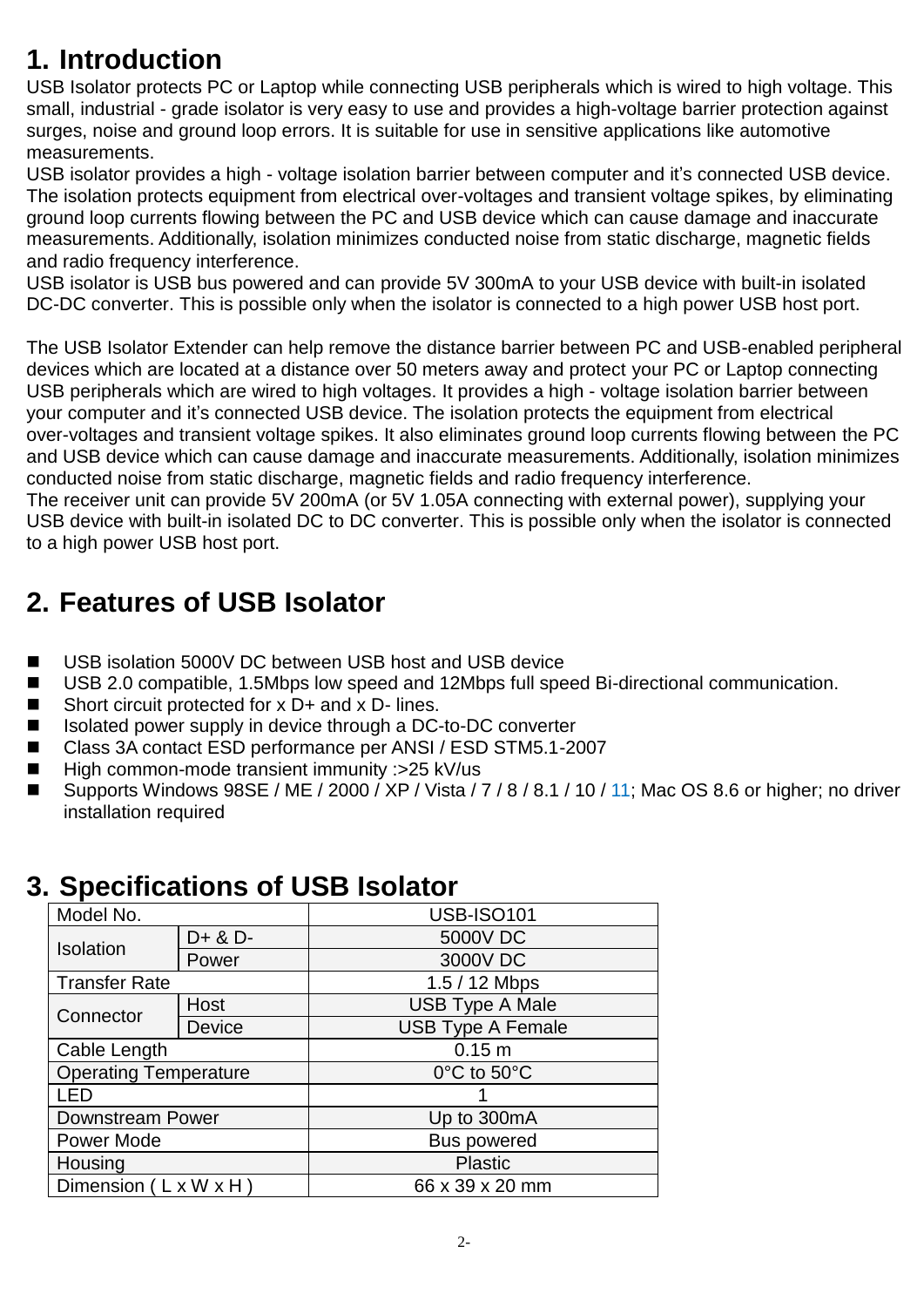### **4. Features of USB Isolator Extender**

- Extend USB peripherals up to 100 meters for low-speed devices and 50 meters for full-speed  $\blacksquare$ devices.
- USB isolation 5000V DC between USB host and USB device
- USB 2.0 compatible, 1.5Mbps low speed and 12Mbps full speed Bi-directional communication.
- Short circuit protected for x D+ and x D- lines. ٠
- Isolated power supply in device through a DC-to-DC converter ٠
- Class 3A contact ESD performance per ANSI / ESD STM5.1-2007  $\blacksquare$
- High common-mode transient immunity :>25 kV/us  $\blacksquare$
- Supports Windows 98SE / ME / 2000 / XP / Vista / 7 / 8 / 8.1 /10 / 11; Mac OS-8.6 or higher  $\blacksquare$

### **5. Specifications of USB Isolator Extender**

| Model No.                         |             |             | USB-ISO101E                    |  |
|-----------------------------------|-------------|-------------|--------------------------------|--|
| <b>Transmitter &amp; Receiver</b> |             | $D+ 8$ $D-$ | 5000V DC                       |  |
| <b>Isolation</b>                  |             | Power       | 3000V DC                       |  |
| <b>Transfer Rate</b>              |             |             | 1.5 / 12 Mbps                  |  |
| Connectors                        | Transmitter | Upstream    | <b>USB Type A Male</b>         |  |
|                                   |             | Output      | 8P8C RJ-45 Female              |  |
|                                   | Receiver    | Input       | 8P8C RJ-45 Female              |  |
|                                   |             | Downstream  | <b>USB Type A Female</b>       |  |
| <b>Operating Temperature</b>      |             |             | 0°C to 50°C                    |  |
| <b>Transmitter Cable Length</b>   |             |             | 0.15 m                         |  |
| <b>LED</b>                        |             |             | Transmitter & Receive each one |  |
| Downstream Power                  |             |             | Up to 200mA / 1.05A            |  |
| Power Mode                        |             |             | Bus Powered / 5VDC 1A          |  |
| Housing                           |             |             | <b>Plastic</b>                 |  |
| Dimension (LxWxH)                 |             |             | 66 x 39 x 20 mm                |  |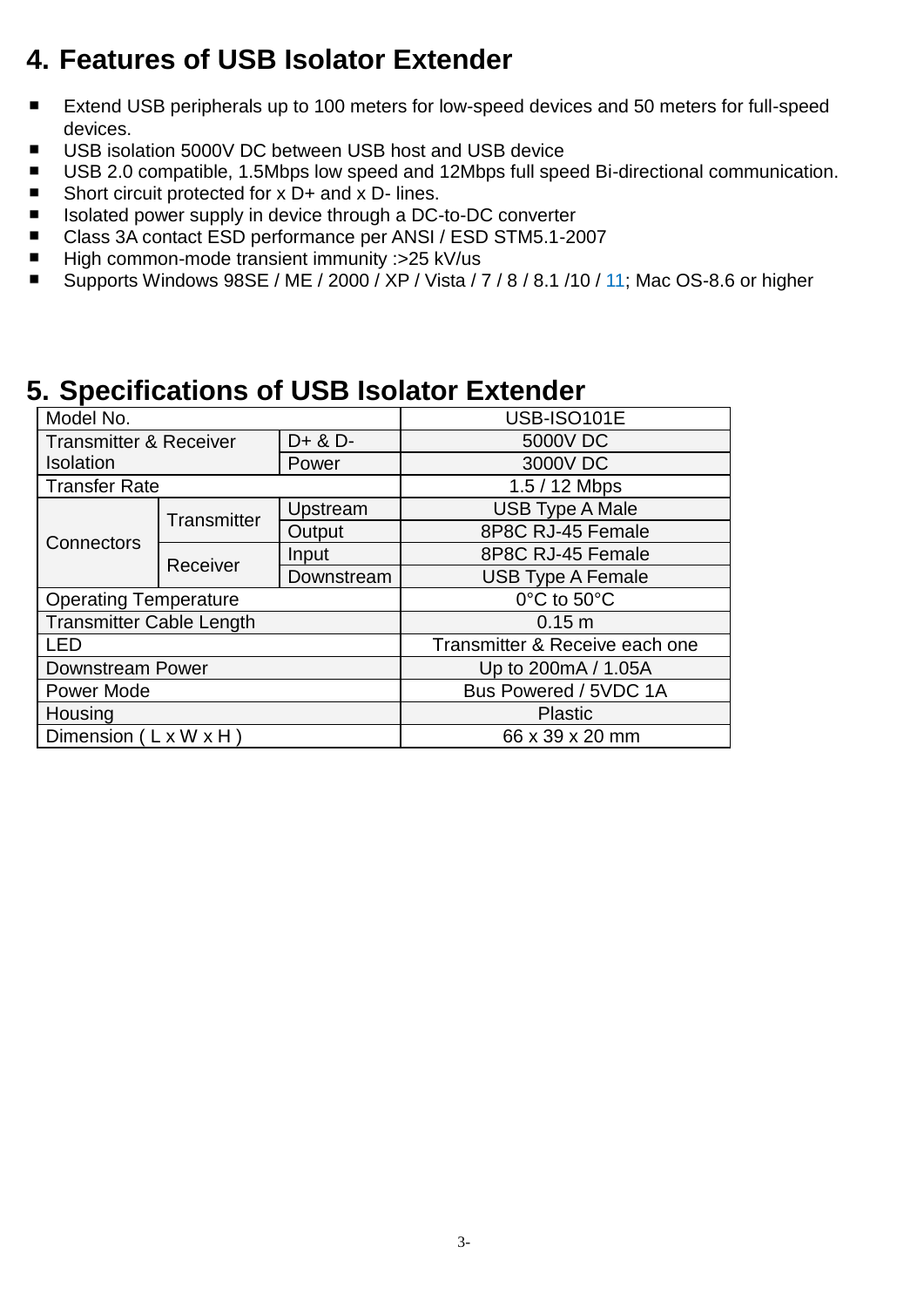### **6. Connecting**

Typical Application

### 6.1 USB Isolator



**Fig 1. The USB Isolator unit is installed in-line between the PC and a connected USB device.**

#### 6.2 USB Isolator Extender



**Fig 2. The USB Isolator Extender is installed over Cat.5 cable between the PC and a connected USB device.**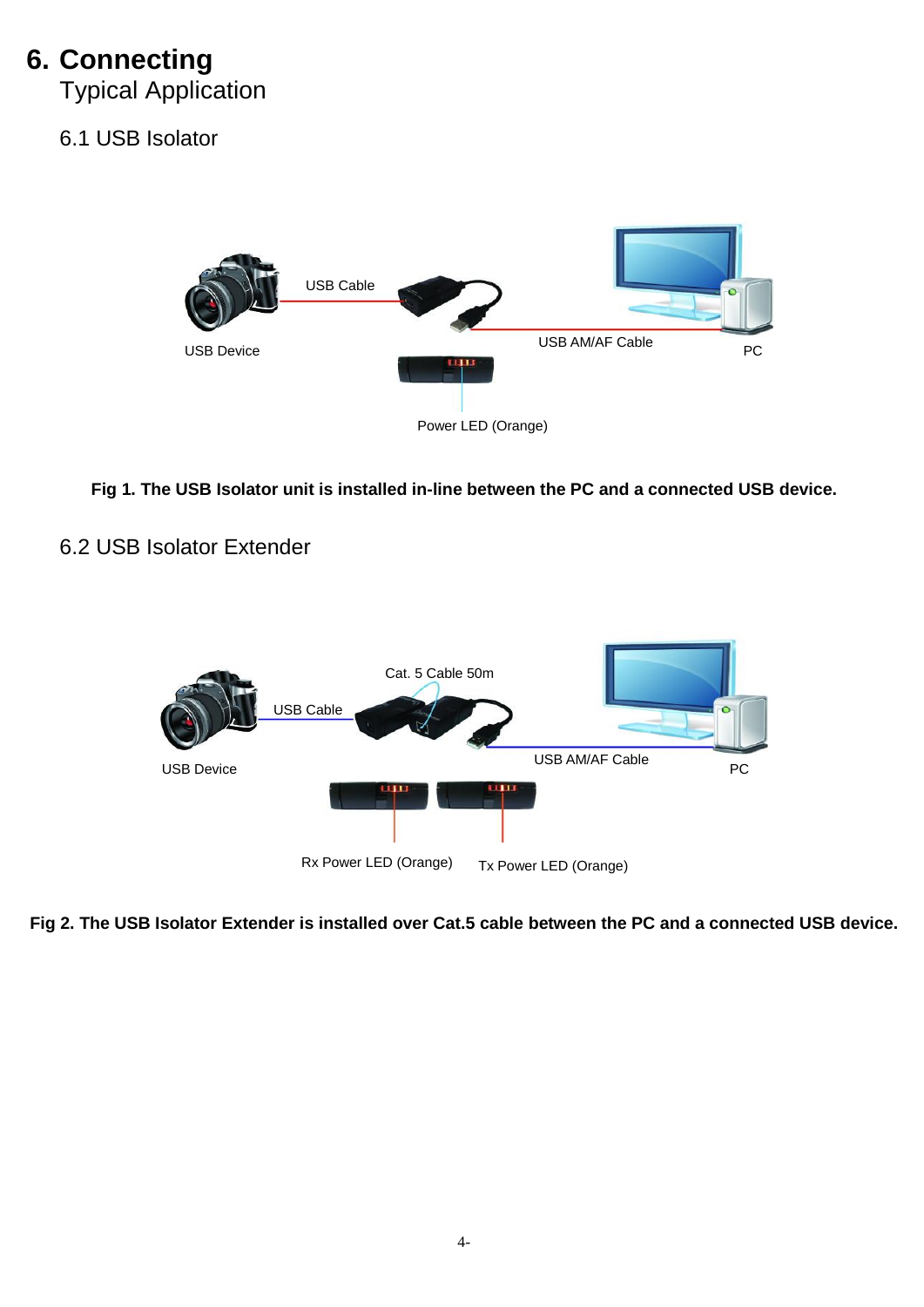# **7. Installation**

7.1 USB Isolator

1. Plug the unit's molded USB A male cable into the host computer or USB hub

2. The Power LED will light on, indicating power is being received from the host and the isolator is ready.

3. Plug the downstream device into the unit (Type A female connector). This USB cable is not included.

4. The USB Isolator is transparent to the host operating system and does not require configuration or software installation.

Note: The isolators are USB bus powered. When the USB Isolator is connected to a high power USB host port, it can provide power current up to 300mA to the attached downstream device.

### 7.2 USB Isolator Extender

7.2.1 Installing the Transmitter (Local Unit)

1. Plug the unit's molded USB A male cable into an available USB port of host computer.

2. Plug one end of the Cat. 5 cable into the Link port (RJ-45) on the transmitter. (Please see **Category cable wiring**)

3. Power LED indicator lights on.

#### 7.2.2 Installing the Receiver (Remote Unit)

- 1. Plug the other end of the Cat. 5 cable into the Link port (RJ-45) on the receiver.
- 2. Plug the 5VDC power adapter into the receiver, and AC plug into the power receptacle.
- 3. Connect the USB device through USB cable into the USB port of receiver.
- 4. Power LED indicator lights on

### 7.2.3 Checking the Installation

- 1. For Windows users (2000, XP, Vista, 7, 8, 8.1, 10, 11), open Device Manager to confirm the extender has been installed correctly. Expand the Entry and check the USB controllers. If the extender is installed correctly, it should be listed as a "Generic USB Hub."
- 2. For Mac OS X users, open the System Profiler to confirm that the extender has been installed correctly. In the left column under Hardware, select "USB" and check the right panel. If the extender has been installed correctly, you should find it listed as a "Hub" under the USB High-Speed Bus/USB Bus.
- 3. If the extender is not detected correctly or fails to detect, go to the page of Troubleshooting.
- 4. The USB Isolator is transparent to the host operating system and does not require configuration or software installation.
- Note: The isolators are USB bus powered. When the USB Isolator is connected to a high power USB host port, it can provide power current up to 200mA (or 5V 1.05A connecting with external power), to the attached downstream device.

### **Additional info:**

The extender complies with USB 1.1 and USB 2.0 specifications governing the design of USB devices. However, we do not guarantee that all USB devices are compatible with the extender, as there are a number of different factors that may impact the operation of USB devices over extended distances.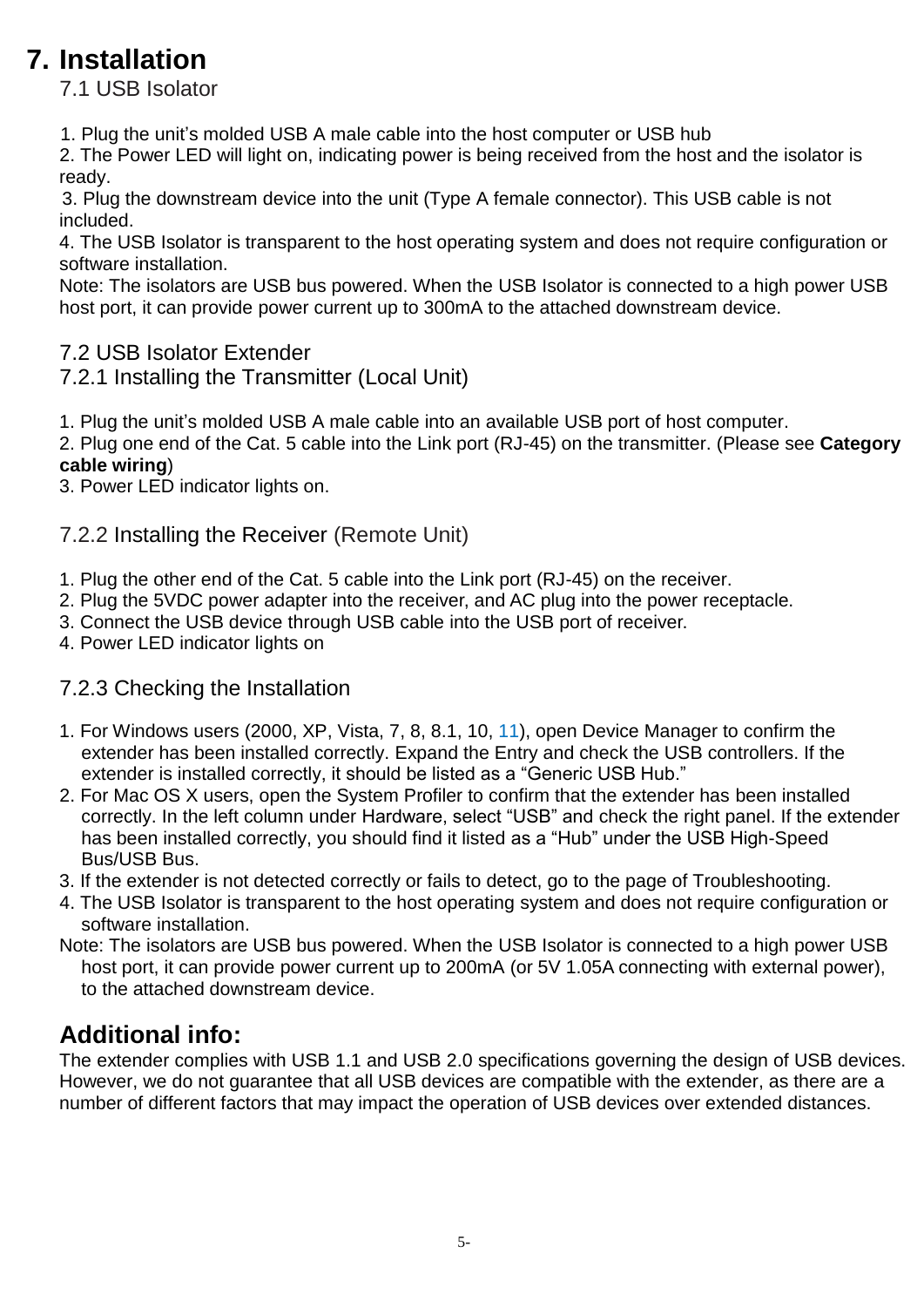# **8. Category cable wiring**

 Take precaution selecting the Cat. 5 wires before connecting; use a cable tester to check the wires are correctly terminated. (Incorrect Termination may cause damage to the receiver unit). Recommend to use T568B wiring as shown below



### **9. Troubleshooting**

Table -1 provides troubleshooting tips. The solutions are arranged in the order in which they should be executed in most situations. If you are unable to resolve the problem after following these instructions, contact your distributor for further support.

| <b>Problem</b>                                        | Cause                                                                                                                                                                                                                  | <b>Solution</b>                                                                                                                                                                                                                                                                                                                                                                                         |
|-------------------------------------------------------|------------------------------------------------------------------------------------------------------------------------------------------------------------------------------------------------------------------------|---------------------------------------------------------------------------------------------------------------------------------------------------------------------------------------------------------------------------------------------------------------------------------------------------------------------------------------------------------------------------------------------------------|
| The USB device is<br>attached but not<br>functioning. | • The USB device requires<br>drivers that were not<br>installed.<br>• The USB device does not<br>support USB hubs.<br>• The USB device might be<br>failed.                                                             | 1. Install the required USB device driver on the<br>computer operating system before plug in the<br>USB device to the receiver. Access your USB<br>device's manufacturer's Web site for detail info.<br>2. In the Universal Serial Bus (USB) controllers<br>section of Device Manager, check if the USB<br>device is listed.                                                                            |
| The USB device is<br>attached but not<br>functioning. | • An over current condition<br>has occurred because the<br>USB device is drew more<br>current than it can be<br>supplied per USB<br>specification (500mA).<br>Operating systems may<br>pop up to indicate an<br>issue. | 1. Unplug the power adapter from the receiver,<br>wait approximately 30 seconds; plug the power<br>adapter into receiver again.<br>2. If over current keeps occurring, either the USB<br>device may use more power than the USB<br>specification, or the USB device may be<br>damaged.<br>3. Consult your USB device documentation and<br>plug into your USB device with the required<br>power adapter. |